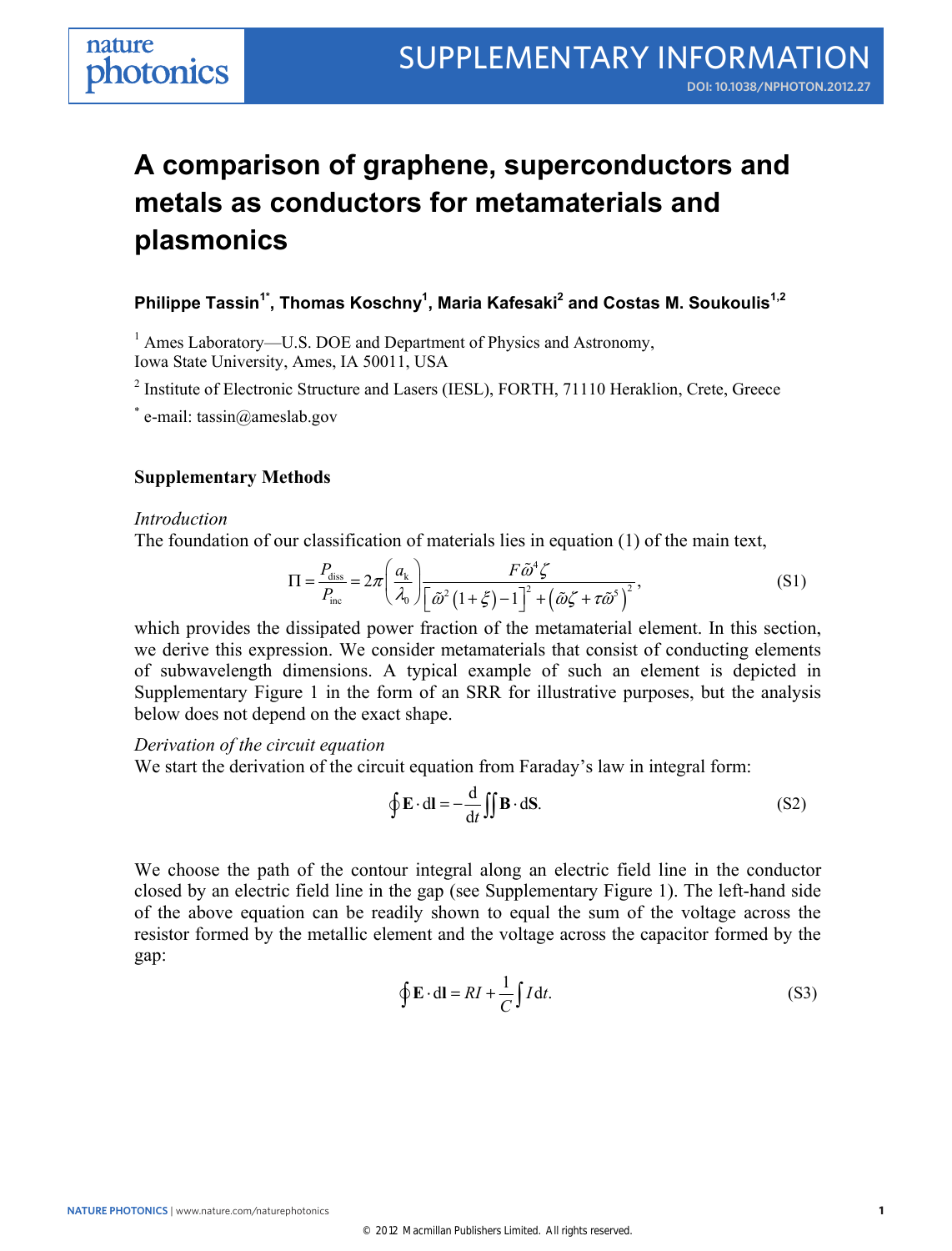# SUPPLEMENTARY INFORMATION **DOI: 10.1038/NPHOTON.2012.27**



**Supplementary Figure 1 | A quasistatic metallic circuit.** The curved lines are electric field lines along which the contour integral in equation (S2) must be integrated. The field lines follow the current density in the metal and the displacement field in the gap.

The right-hand side of equation (S2) contains a contribution from the incident field as well as a contribution from the magnetic field generated by the current in the circuit:

$$
-\frac{d}{dt}\iint \mathbf{B} \cdot d\mathbf{S} = -\frac{d}{dt}\iint \mathbf{B}_{inc} \cdot d\mathbf{S} - \frac{d}{dt}\iint \mathbf{B}_{circuit} \cdot d\mathbf{S}.
$$
 (S4)

Because the circuit is smaller than the wavelength, we can assume the incident magnetic field is constant over the circuit, such that the contribution from the incident field equals

$$
-\frac{d}{dt}\iint \mathbf{B}_{\text{inc}} \cdot d\mathbf{S} = -\frac{d}{dt} (\mu_0 H_0 A \cos(\omega t)),
$$
 (S5)

where *A* is the area enclosed by the circuit and  $H_0$  is the magnetic field amplitude of the incident wave.

What remains is the contribution from the magnetic induction field generated by the current in the circuit. Again in the quasistatic approximation and after a second differentiation with respect to time, this leads to the circuit equation with the self-inductance term:

$$
L\frac{d^2I}{dt^2} + R\frac{dI}{dt} + \frac{1}{C}I = -\frac{d\mathcal{E}}{dt} = -\frac{d^2}{dt^2}(\mu_0 H_0 A \cos(\omega t)).
$$
 (S6)

This is Kirchoff's equation describing the electrical current, *I,* flowing in the metallic circuit of each meta-atom, driven by the external time-dependent magnetic field of an incident electromagnetic wave. *A* is the area enclosed by the circuit,  $H_0$  the magnetic field amplitude of the incident wave, and *ω* the frequency of the incident wave. The inductance, *L,* and capacitance, *C,* must be interpreted as effective values that encompass coupling between neighbouring circuits<sup>24</sup>. The right-hand term in equation  $(S6)$  is of course nothing else than the electromotive force,  $\mathcal{E}$ , induced in the circuit by the incident field. Solving this equation yields a Lorentzian response function with a resonance at frequency  $\omega_0 = 1/\sqrt{LC}$  and damping factor  $\gamma = R/L$ . If we now make the circuit from a conductive material with increasingly high conductivity, the resistance, *R,* becomes smaller and the damping factor goes to zero. The consequence is that the dissipated power at the resonance frequency becomes arbitrarily large, even larger than the power in the incident plane wave, which is clearly unphysical.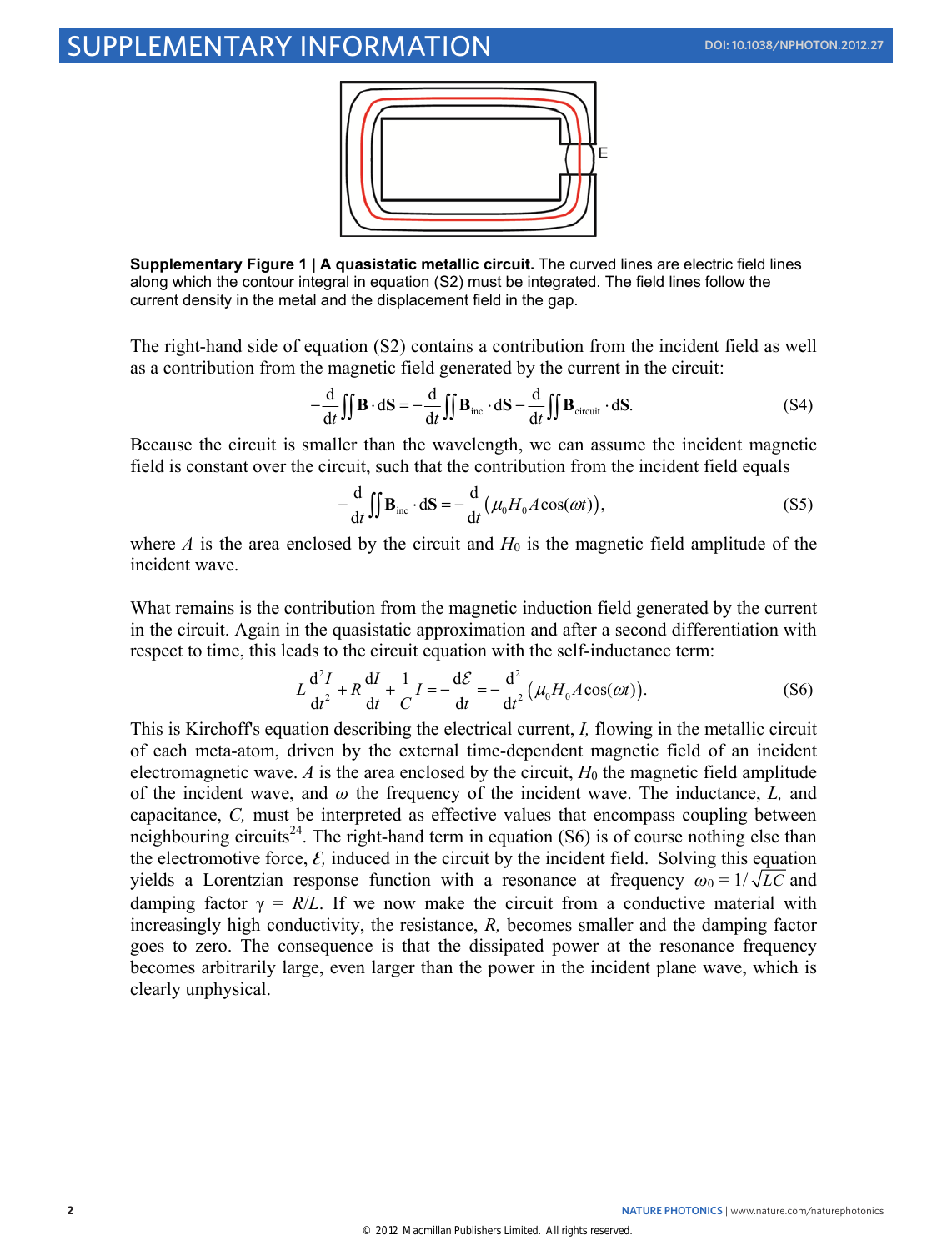The reason behind this "dissipated power catastrophe" is that equation (S6) neglects that the circuit radiates energy away. The radiated power imposes a finite broadening of the resonance—even if the conducting material becomes (almost) lossless. To include radiation effects, we have to take a second look at the contribution of the circuit current to the electromotive force.

To that purpose, we start from the vector potential, **A**, which takes the following form in the Lorentz gauge<sup>S1</sup>:

$$
\mathbf{A}(\mathbf{r},t) = \frac{\mu_0}{4\pi} \iiint d^3 \mathbf{r}' \mathbf{r}' d t' \frac{\mathbf{J}(\mathbf{r}',t-|\mathbf{r}-\mathbf{r}'|/c)}{|\mathbf{r}-\mathbf{r}'|}.
$$
 (S7)

Converting to the frequency domain, the vector potential takes the form

$$
\mathbf{A}(\mathbf{r}) = \frac{\mu_0}{4\pi} \iiint \mathbf{J}(\mathbf{r}') \frac{e^{ik_0|\mathbf{r} - \mathbf{r}'|}}{|\mathbf{r} - \mathbf{r}'|} d^3 \mathbf{r}',\tag{S8}
$$

where  $k_0 = \omega/c$  is the free-space wave number and *c* is the speed of light in vacuum. The integral is over all currents, i.e., over the conducting medium. The magnetic induction field generated by the circuit currents can be obtained from  $\mathbf{B} = \nabla \times \mathbf{A}$ :

$$
\mathbf{B}(\mathbf{r}) = -\frac{\mu_0}{4\pi} \iiint \mathbf{J}(\mathbf{r}') \times \frac{\mathbf{r} - \mathbf{r}'}{|\mathbf{r} - \mathbf{r}'|} \left( \frac{1}{|\mathbf{r} - \mathbf{r}'|} - ik_0 \right) \frac{e^{ik_0|\mathbf{r} - \mathbf{r}'|}}{|\mathbf{r} - \mathbf{r}'|} d^3 \mathbf{r}'.
$$
 (S9)

Since the conducting element is of subwavelength dimensions, all currents in the circuit are confined in a region sufficiently smaller than a wavelength, i.e.  $|\mathbf{r} - \mathbf{r}| \ll 2\pi / k_0$ . This allows approximating the exponential function in equation (S9) by the first terms of its Taylor expansion in  $ik<sub>0</sub>$ . The lowest-order term yields

$$
\mathbf{B}^{(0)}(\mathbf{r}) = -\frac{\mu_0}{4\pi} \iiint \mathbf{J}(\mathbf{r}') \times \frac{\mathbf{r} - \mathbf{r}'}{|\mathbf{r} - \mathbf{r}'|^3} d^3 \mathbf{r}'. \tag{S10}
$$

This is Biot-Savart's expression for the quasistatic field solution. It gives rise to the selfinductance term in the circuit equation and Neumann's formula for the self-inductance<sup>S2</sup>. The higher-order terms in  $(ik_0)^m$  are

$$
\mathbf{B}^{(m)}(\mathbf{r}) = -\left(i k_0\right)^m \frac{m-1}{m!} \frac{\mu_0}{4\pi} \iiint d^3 \mathbf{r} \, \mathbf{J}(\mathbf{r}') \times \frac{\mathbf{r} - \mathbf{r}'}{|\mathbf{r} - \mathbf{r}'|} |\mathbf{r} - \mathbf{r}'|^{m-2}.
$$
 (S11)

The first-order term  $(m = 1)$  vanishes. The second-order term  $(m = 2)$  is an imaginary number and, thus, results in a reactive contribution to the impedance of the circuit. It will merely alter the resonance frequency of the circuit slightly. The third-order term is real and results in a resistive contribution to the impedance of the circuit. This is the term we need. In a sufficiently lossy circuit, this term can be neglected with respect to the voltage across the conductor. However, if we let the resistivity of the conducting medium become sufficiently small, the  $m = 3$  term must be taken into consideration, since it becomes the leading term in the resistive part of the circuit impedance.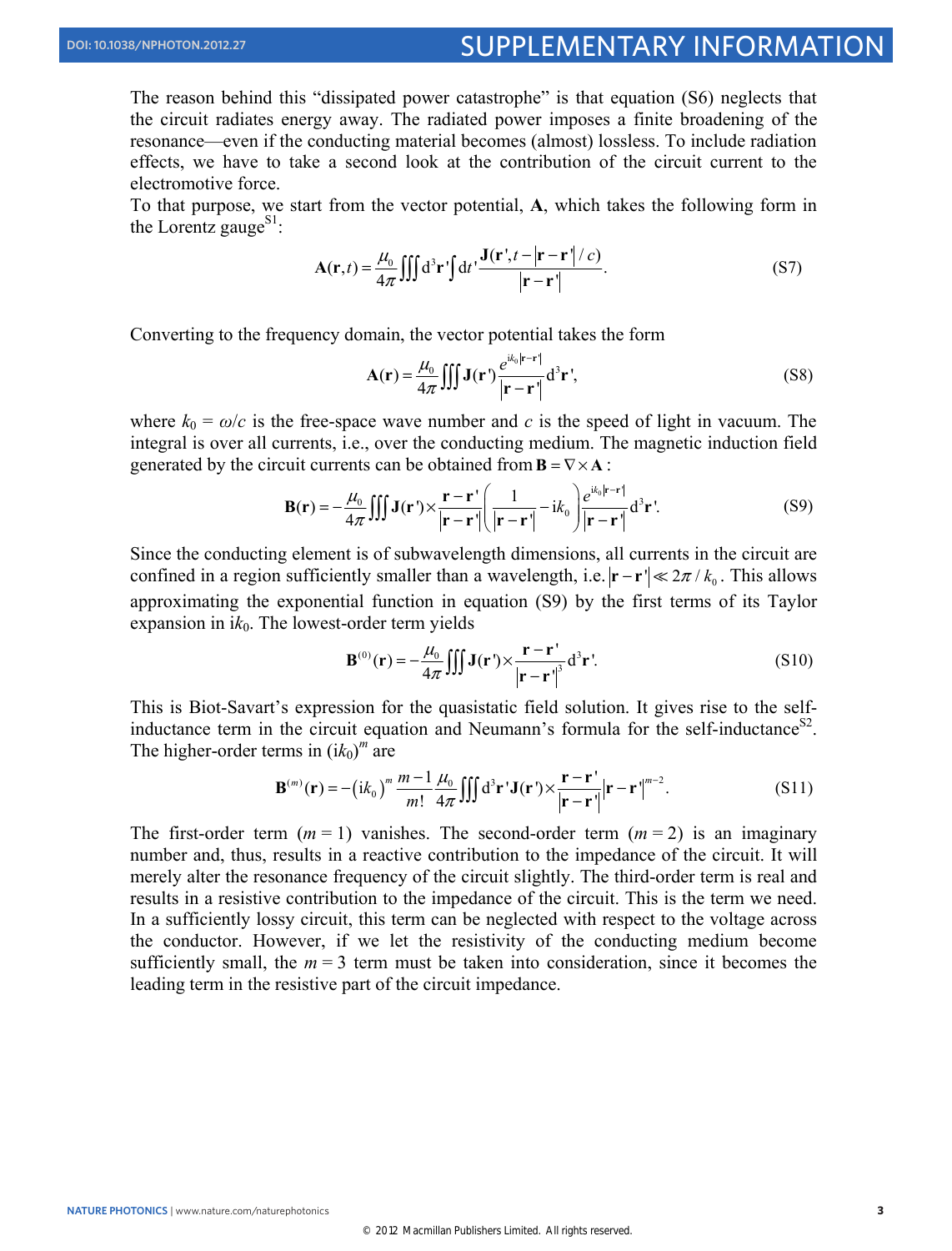The third-order term yields

$$
\mathbf{B}^{(3)}(\mathbf{r}) = -\left(i k_0\right)^3 \frac{\mu_0}{12\pi} \iiint \mathbf{J}(\mathbf{r}') \times (\mathbf{r} - \mathbf{r}') d^3 \mathbf{r}'
$$
  
=  $i k_0^3 \frac{\mu_0}{6\pi} \mathbf{m}$ , (S12)

with **m** the magnetic dipole moment of the circuit, and the electromotive force generated by this field becomes

$$
-\frac{d}{dt}\iint \mathbf{B}^{(3)} \cdot d\mathbf{S} = i\omega \iint i k_0^3 \frac{\mu_0}{6\pi} \mathbf{m} \cdot d\mathbf{S} = -\frac{\mu_0 \omega^4 A^2}{6\pi c^3} I,
$$
 (S13)

where *A* is the area enclosed by the circuit. With this additional term, we arrive at the circuit equation that includes the effects of the radiation reaction on the circuit:

$$
L\frac{d^{2}I}{dt^{2}} + (R + R_{\text{rad}})\frac{dI}{dt} + \frac{1}{C}I = -\frac{d\mathcal{E}}{dt} = -\frac{d^{2}}{dt^{2}}(\mu_{0}H_{0}A\cos(\omega t)),
$$
 (S14)

where the radiation resistance is given by

$$
R_{\rm rad} = \frac{\mu_0 \omega^4 A^2}{6\pi c^3}.
$$
 (S15)

One can verify that this expression for the radiation resistance is the same as the radiation resistance of a subwavelength antenna as determined from the radiated power in the farfield zone $^{S1}$ .

We have omitted here the magnetic fields from neighbouring circuits in the metamaterial. These neighbouring circuits will have mainly two consequences: there will be mutual coupling between the magnetic fields and there may be local field effects. Both effects have been studied by Gorkunov *et al.*<sup>24</sup>, who show they lead to (i) a renormalization of the circuit parameters and (ii) the emergence of a Clausius-Mosotti functional form of the permeability. The result is that the resonance slightly differs from the Lorentzian shape and that the resonance frequency shifts somewhat. We can neglect these effects here in our comparison of conducting materials, because they are material-independent and will not affect the relative difference between materials.

*Derivation of the magnetic susceptibility and the dissipated power*  The circuit equation can be most easily solved in the frequency domain:

$$
\left(-i\omega L + (R + R_{\text{rad}}) - \frac{1}{i\omega C}\right)I = i\omega A\mu_0 H_0.
$$
\n<sup>(S16)</sup>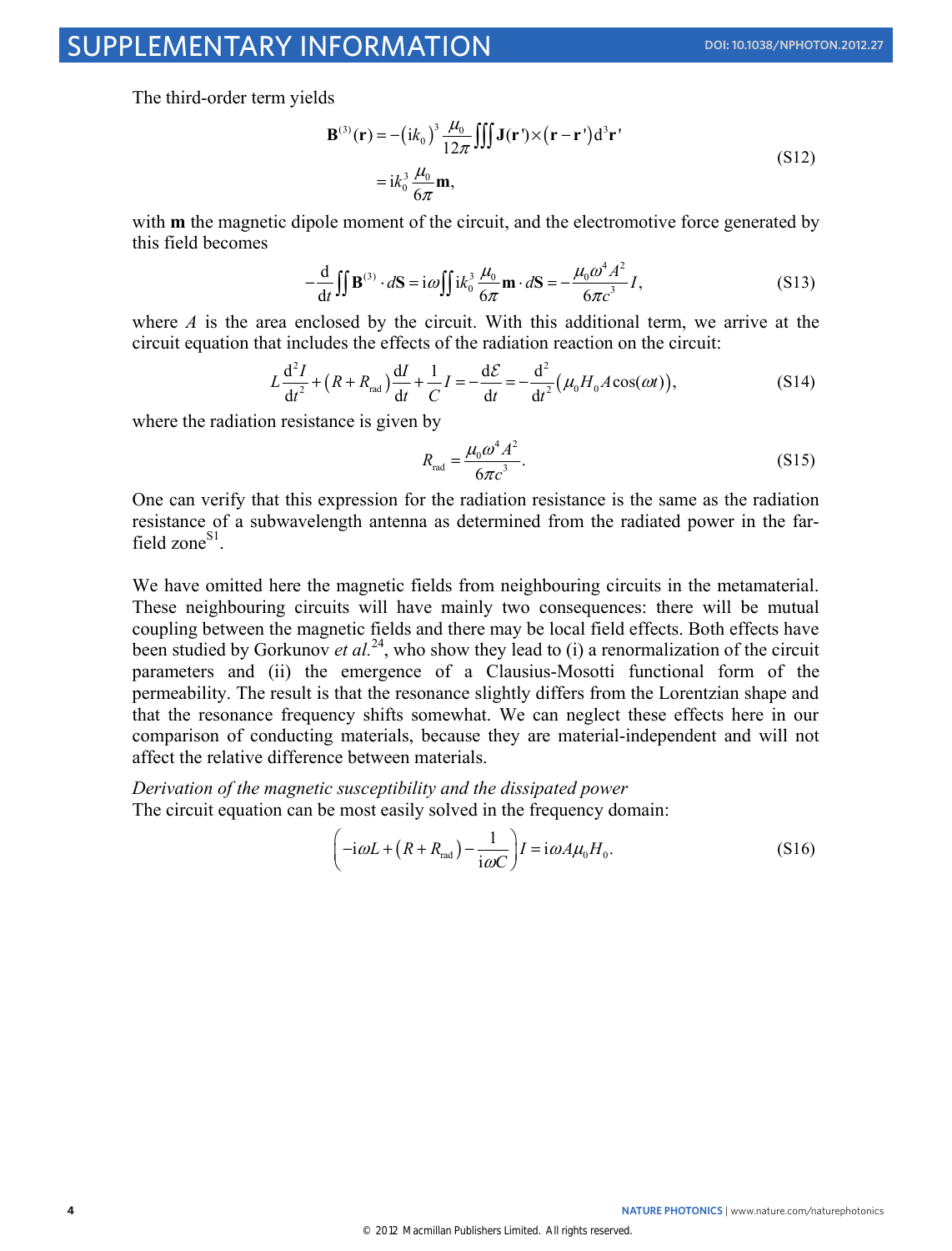Solving this equation for the induced current in the circuit yields

$$
I = -\frac{\omega^2 A \mu_0 H_0 / L}{\omega^2 + i\omega \left(\frac{R + R_{\text{rad}}}{L}\right) - \frac{1}{LC}}
$$
  
= 
$$
-\frac{\omega^2 A \mu_0 H_0 / L}{\omega^2 + i\omega \left(\frac{R + R_{\text{rad}}}{L}\right) - \omega_0^2}.
$$
(S17)

Each circuit has a magnetic dipole moment  $m = A \times I$ , and a metamaterial with *N* circuits per unit volume  $(N = 1/V_{\text{uc}})$ , where  $V_{\text{uc}}$  is the volume of a unit cell) has therefore a susceptibility of

$$
\chi = -\frac{\omega^2 \mu_0 A^2 N / L}{\omega^2 + i\omega \left(\frac{R + R_{\text{rad}}}{L}\right) - \omega_0^2}.
$$
\n
$$
(S18)
$$

Introducing the filling factor

$$
F = \mu_0 A^2 N / L,\tag{S19}
$$

the susceptibility can be cast in the more customary form

$$
\chi = -\frac{F\omega^2}{\omega^2 + i\omega \left(\frac{R + R_{\text{rad}}}{L}\right) - \omega_0^2}.
$$
\n(S20)

The power dissipated by a single circuit can be found from the Ohmic heat formula:

$$
P_{\text{diss}} = \frac{1}{2} \text{Re}(R) |I|^2
$$
  
= 
$$
\frac{1}{2} \frac{\omega^4 A^2 \mu_0^2 H_0^2 \text{Re}(R) / L^2}{(\omega^2 - \omega_0^2)^2 + \omega^2 \left(\frac{R + R_{\text{rad}}}{L}\right)^2}.
$$
 (S21)

Note, the dissipated power function broadens by the radiation resistance, but the radiated power itself is not a dissipation loss—it is, in fact, a much desired effect, since the radiated waves of all the circuits eventually combine to form the electromagnetic waves of the negative-permeability metamaterial. The optical power of the incident wave per unit cell equals

$$
P_{\text{inc}} = \frac{1}{2} E_0 H_0 a_{\text{E}} a_{\text{H}}
$$
  
=  $\frac{1}{2} \mu_0 H_0^2 \frac{c}{Na_{\text{k}}},$  (S22)

where  $a_{\rm E}$ ,  $a_{\rm H}$ , and  $a_{\rm k}$  are the lattice constants along the electric field, the magnetic field, and the wave vector of the incident wave, respectively.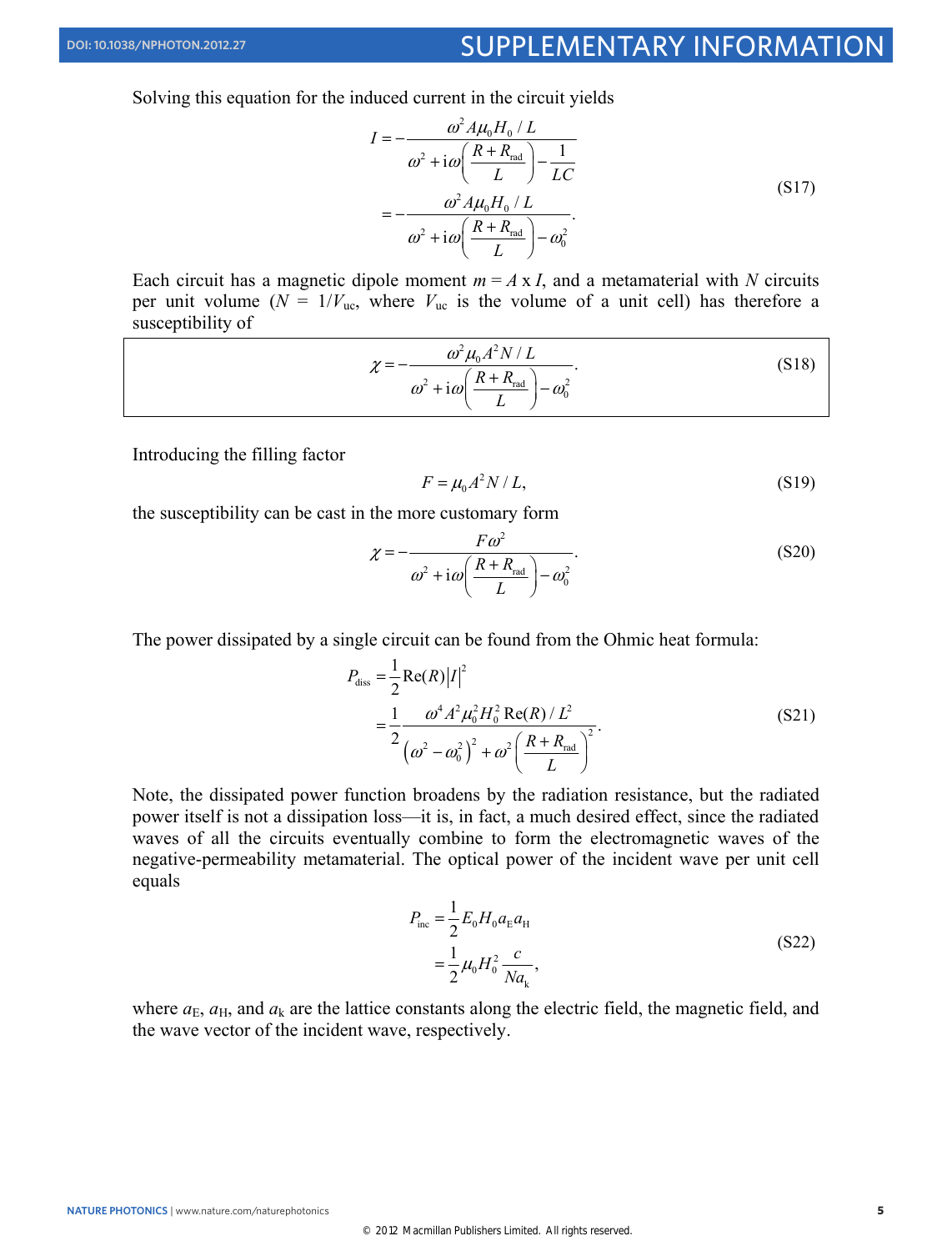## SUPPLEMENTARY INFORMATION **DOI: 10.1038/NPHOTON.2012.27**

Combining equations (S21) and (S22), we eventually find the ratio of the dissipated power to the incident power:

$$
\Pi = \frac{P_{\text{diss}}}{P_{\text{inc}}} = \frac{a_{k}}{c} \frac{\text{Re}(R)}{L} \frac{F\omega^{4}}{\left(\omega^{2} - \omega_{0}^{2}\right)^{2} + \omega^{2} \left(\frac{R + R_{\text{rad}}}{L}\right)^{2}}.
$$
\n(S23)

#### *Introduce dimensionless frequency*

Finally, we introduce dimensionless variables to make the expressions independent of the frequency band of interest. This is achieved by normalizing the frequency to the geometric resonance frequency:

$$
\tilde{\omega} = \frac{\omega}{\omega_0}.\tag{S24}
$$

In this way, the susceptibility can be written as

$$
\chi = -\frac{F\tilde{\omega}^2}{\tilde{\omega}^2 - 1 + i\tilde{\omega} \left(\frac{R + R_{\text{rad}}}{\sqrt{L/C}}\right)},
$$
\n(S25)

and the dissipated power fraction as

$$
\Pi = \frac{P_{\text{diss}}}{P_{\text{inc}}} = 2\pi \left(\frac{a_k}{\lambda_0}\right) \frac{\text{Re}(R)}{\sqrt{L/C}} \frac{F\tilde{\omega}^4}{\left(\tilde{\omega}^2 - 1\right)^2 + \tilde{\omega}^2 \left(\frac{R + R_{\text{rad}}}{\sqrt{L/C}}\right)^2}.
$$
\n(S26)

#### *Introduce the dimensionless variables ζ, ξ, and β*

At finite frequencies, the resistivity and, hence, the resistance, *R,* are complex quantities, due to the finite mass of the charge carriers. Therefore, we define two variables, for the real and the imaginary part of the resistance, respectively:

• Dissipation factor:

$$
\varsigma = \frac{\text{Re}(R)}{\sqrt{L/C}}\tag{S27}
$$

• Kinetic inductance factor:

$$
\xi = -\frac{\operatorname{Im}(R)}{\tilde{\omega}\sqrt{L/C}}\tag{S28}
$$

• Radiation loss parameter:

$$
\tau \tilde{\omega}^4 = \frac{R_{\text{rad}}}{\sqrt{L/C}} = \frac{\mu_0 \omega^4 A^2}{6\pi c^3 \sqrt{L/C}} = \frac{1}{6\pi} \frac{\sqrt{\mu_0 / \varepsilon_0}}{\sqrt{L/C}} \frac{\omega_0^4 A^2}{c^4} \tilde{\omega}^4 \tag{S29}
$$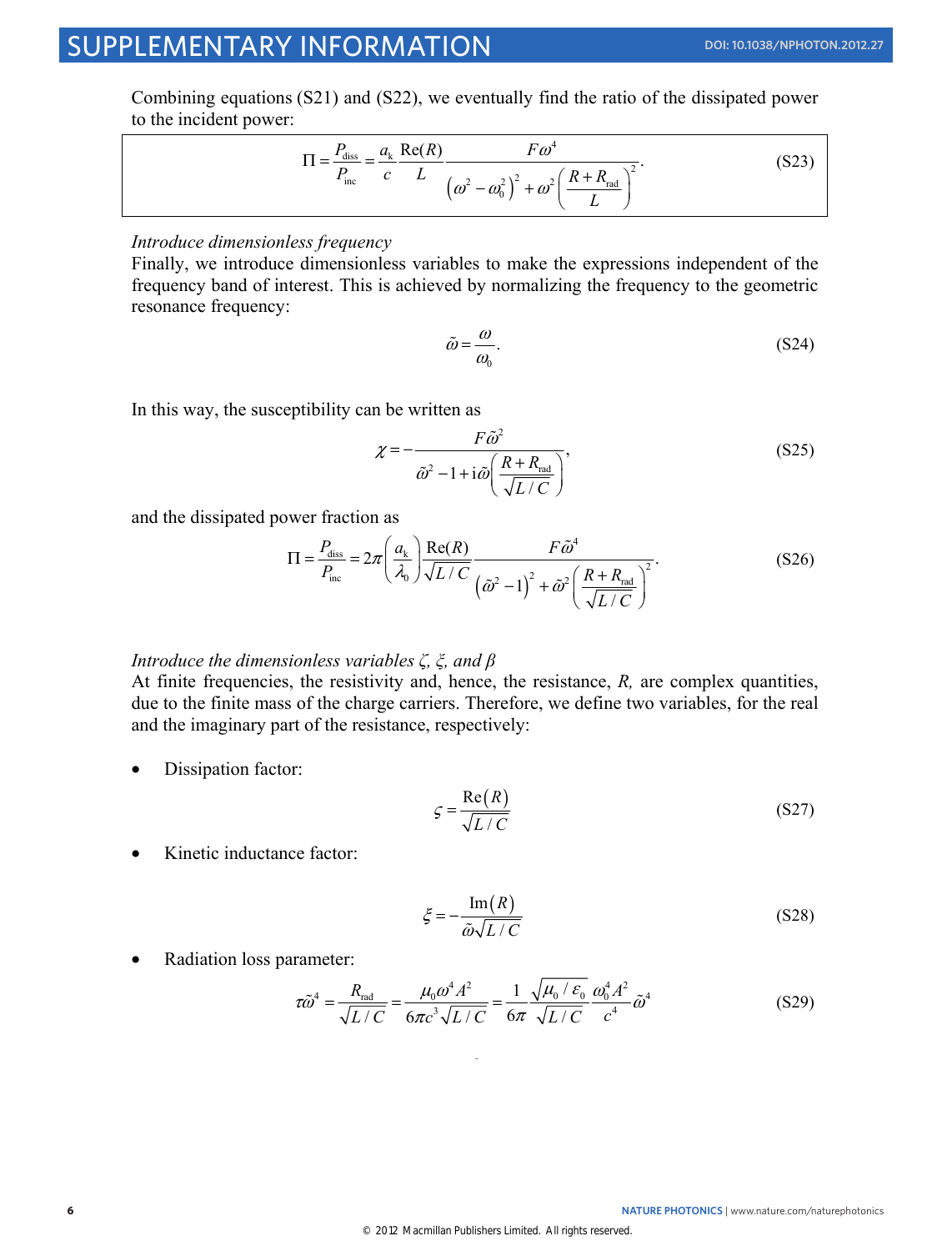In terms of these dimensionless parameters, the susceptibility and dissipated power loss fraction are

$$
\chi = -\frac{F\tilde{\omega}^2}{\tilde{\omega}^2 \left(1 + \xi\right) - 1 + i\left(\tilde{\omega}\zeta + \tau\tilde{\omega}^5\right)}
$$
(S30)

and

$$
\Pi = \frac{P_{\text{diss}}}{P_{\text{inc}}} = 2\pi \left(\frac{a_k}{\lambda_0}\right) \frac{F\tilde{\omega}^4 \zeta}{\left[\tilde{\omega}^2 \left(1 + \xi\right) - 1\right]^2 + \left(\tilde{\omega}\zeta + \tau\tilde{\omega}^5\right)^2} \rightarrow \text{equation (1)}
$$
(S31)

The dissipation factor  $\zeta$  is a dimensionless quantity determining the dissipative loss. This is discussed in the main text (figure 1) and forms the basis for our classification of conducting materials for use in resonant metamaterials.



**Supplementary Figure 2 | Frequency redshift in a metamaterial with** *F* **= 0.37 and** *τ* **= 0.039; quantities are calculated for the slab-wire pair of figure 2a. a,** Contour plot indicating how much the frequency at which  $\mu(\omega) = -1$  is redshifted due to the kinetic inductance effect and the dissipation factor. The contour lines are approximately vertical, signifying that the resonance frequency depends only on the kinetic inductance factor to good approximation. The white region is the cut-off region where the resonance is too shallow to obtain negative permeability  $\mu(\omega) = -1$ . **b,** Resonance shapes of the magnetic permeability for kinetic inductance factors  $\xi$  = 0.01 and *ξ* = 0.3. The dissipation factor was taken as *ζ* = 0.02. The strength of the resonance is almost unaltered by the kinetic inductance.

The kinetic inductance factor determines the saturation of the resonance frequency of negative-permeability metamaterials when they are scaled down towards optical frequencies<sup>33,31</sup>. This effect is due to the contribution of the kinetic inductance of the free electrons or, in other words, to the mass inertia of the charge carriers. This is a material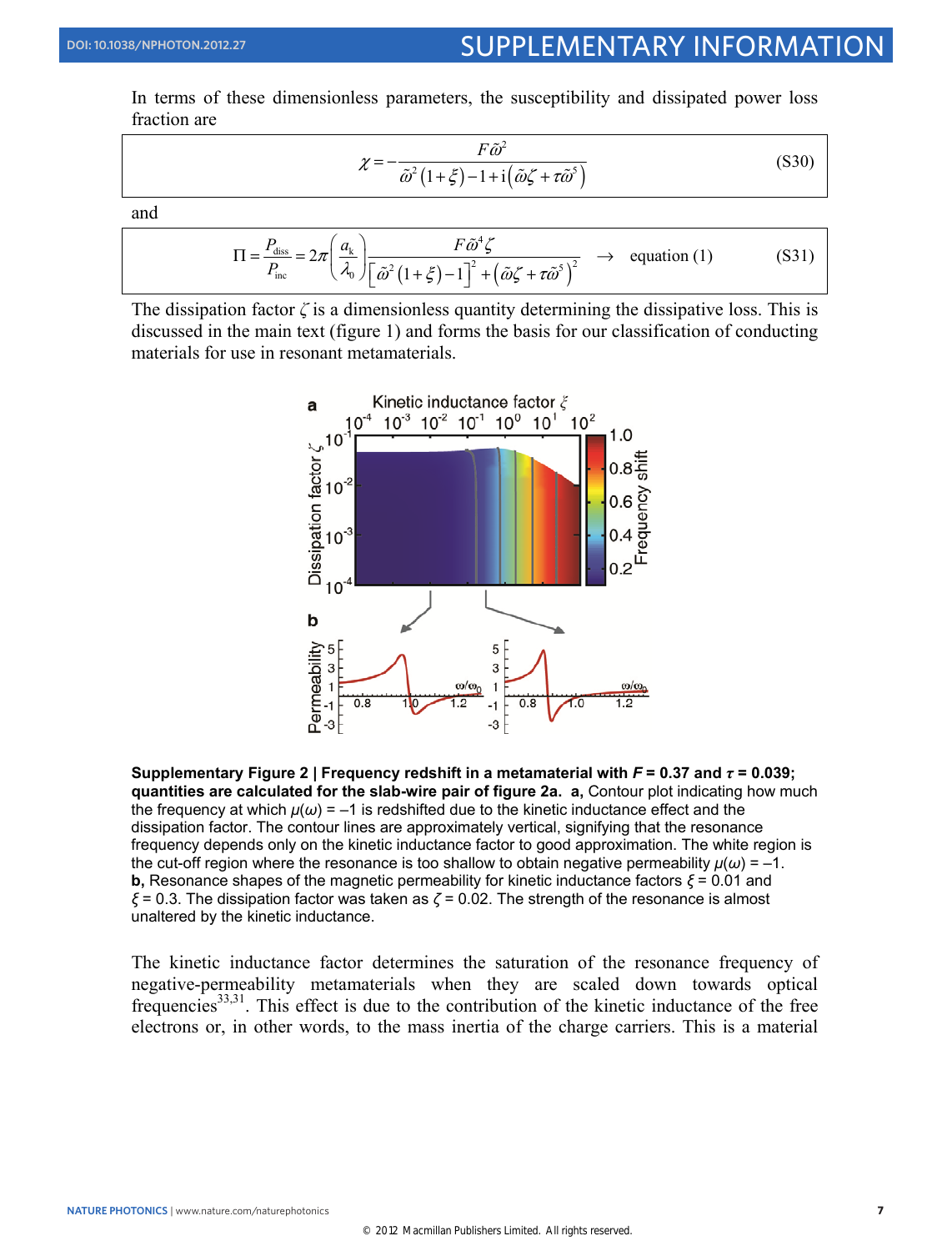effect and should be reflected in our model. To this end, we plot in Supplementary Figure 2a the frequency at which the desired magnetic permeability  $(\mu = -1)$  is realized as a function of the parameters *ζ* and *ξ*. First, the plot reveals that the frequency is essentially independent of the dissipation factor *ζ*. When the kinetic inductance factor is small, the resonance occurs at approximately  $\omega = \omega_0$  and the frequency at which  $\mu = -1$  is slightly larger. If the kinetic inductance factor is increased to a value of the order of unity, the resonance frequency is moved to smaller values (and the width of the negative permeability band decreases). This effect is confirmed by the permeability graphs in Supplementary Figure 2b.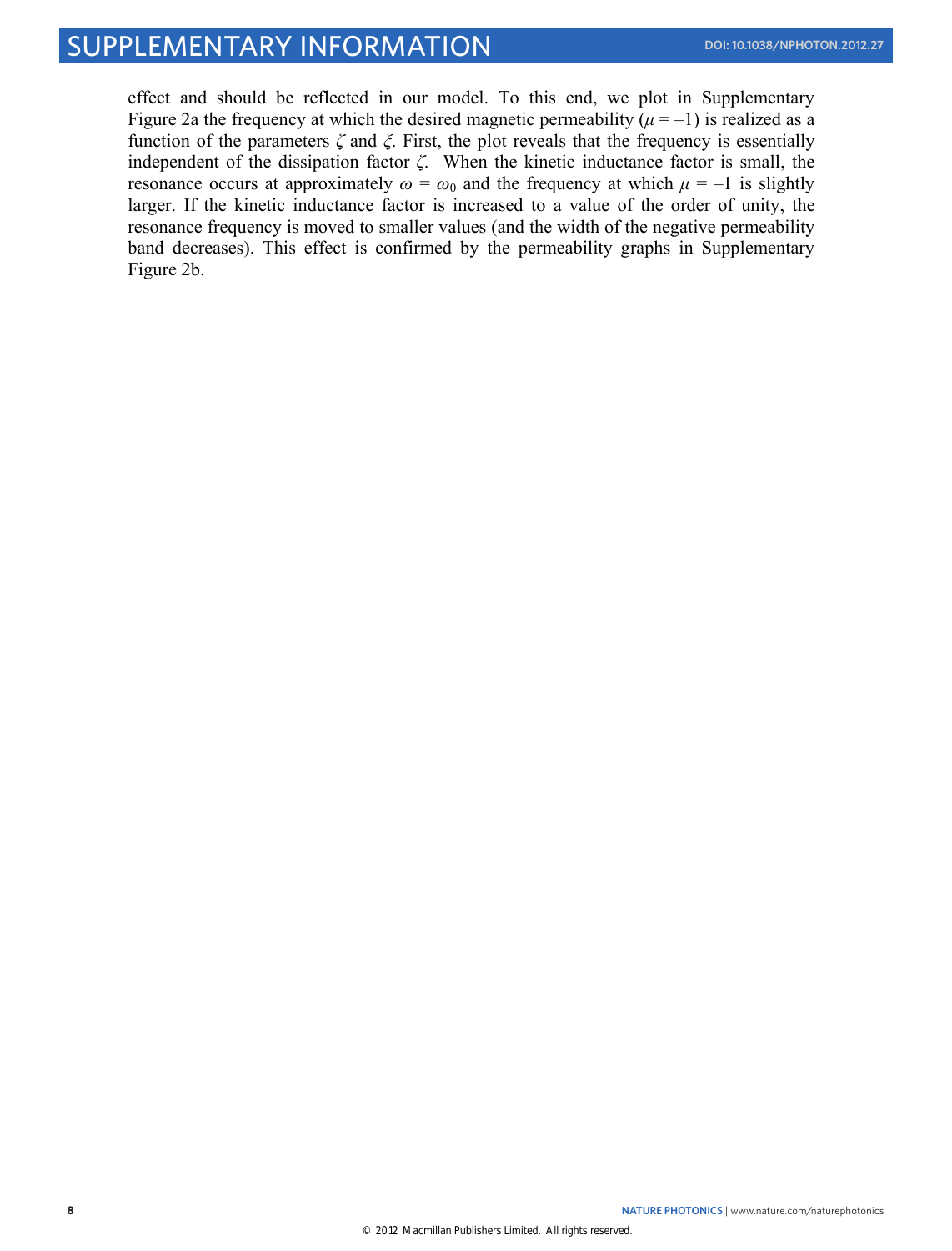## **Supplementary Figures and Table**



**Supplementary Figure 3 | Surface conductivity of charge-neutral graphene from reference 36.** Blue, dash-dotted line: real part of the surface conductivity (measured and fitted curves coincide). Red line: measured imaginary part of the surface conductivity. Blue, dashed lines: fitted curves representing an upper and lower bound to the measured data for the imaginary part of the surface conductivity.



**Supplementary Figure 4 | Surface plasmon polaritons on graphene and gold.** The results for gold are for a 30 nm thick film at room temperature. The results for graphene are for strongly biased graphene calculated from experimental conductivity data (from ref. 36) and calculated from theoretical conductivity data that incorporates electron-electron interactions (from ref. 42). **a**, The wavelength of a surface plasmon polariton on graphene. Around 30 THz, the wavelength of SPPs on graphene is much smaller than the free-space wavelength  $\lambda_0 = 2\pi c/\omega$ . This is an immediate consequence of the large kinetic inductance of graphene as quantified by the kinetic inductance factor shown in figure 2c. **b**, Lateral confinement (away from the surface) of surface plasmon polaritons. The high kinetic inductance of graphene results in very good confinement with submicrometer decay length at mid-infrared frequencies.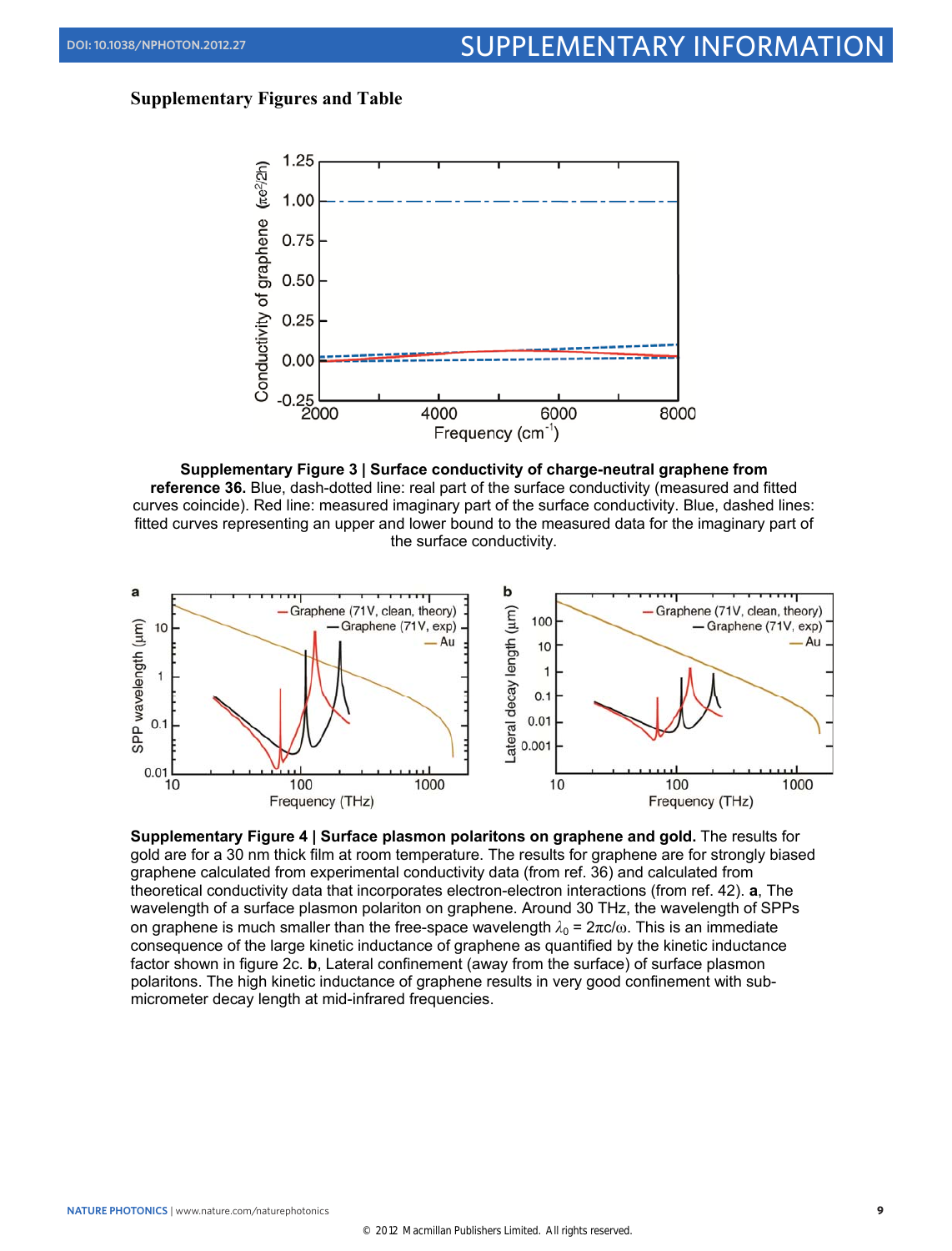**Supplementary Table 1 | Plasma frequency, collision frequency, and resistivity of the metals and conducting oxides shown in figure 5.** The numbers between parentheses refer to the literature where the data were obtained from; the quantities without references have been derived by us. We note again that the collision frequency includes all possible scattering mechanisms and is therefore frequency-dependent. The following labels are used to indicate the frequency/wavelength at which the data are evaluated: GHz (1 GHz), IR (1.55 μm), and VIS (500 nm).

|                     | $\omega_{\rm p}$ (Trad/s) | $\Gamma$ (THz) | $Re(\rho)$ ( $\Omega$ m)       |
|---------------------|---------------------------|----------------|--------------------------------|
| Ag (GHz)            | 13634 (S3)                | 26.6           | 1.62E-08 (S4)                  |
| Ag (IR)             | 13634 (S3)                | 28.8           | 1.75E-08 (S5)                  |
| Ag (VIS)            | 13634 (S3)                | 131            | 7.99E-08 (S5)                  |
|                     |                           |                |                                |
| Al (GHz)            | 24001 (S3)                | 138            | 2.71E-08 (S6)                  |
| AI (IR)             | 24001 (S3)                | 321            | 6.30E-08 (S5)                  |
| Al (VIS)            | 24001 (S3)                | 930            | 1.82E-07 (S5)                  |
|                     |                           |                |                                |
| Au (GHz)            | 13697 (S3)                | 37.5           | 2.26E-08 (S4)                  |
| Au (IR, Ordal)      | 13697 (S3)                | 81.4           | 4.90E-08 (S6)                  |
| Au (IR, J&C)        | 13697 (S3)                | 125            | 7.54E-08 (S5)                  |
| Au(VIS)             | 13697 (S3)                | 7095           | 4.27E-06 (S5)                  |
|                     |                           |                |                                |
| AZO (GHz)           | 1602 (S7)                 | 11364          | 5.00E-04 (S8)                  |
|                     |                           |                |                                |
| Be (GHz)            | 28023 (S3)                | 257            | 3.70E-08 (S4)                  |
|                     |                           |                |                                |
| Cr (GHz)            | 6911 (S9)                 | 13.2 (S9)      | 3.12E-08                       |
| $Cr$ (IR)           | 6911 (S9)                 | 1087           | 2.57E-06 (S10)                 |
| Cr (VIS)            | 6911 (S9)                 | 403            | 9.53E-07 (S11)                 |
|                     |                           |                |                                |
| Cu (GHz)<br>Cu (IR) | 16399 (S3)<br>16399 (S3)  | 40.8<br>253    | 1.71E-08 (S4)<br>1.06E-07 (S5) |
| Cu (VIS)            | 16399 (S3)                | 5803           | 2.44E-06 (S5)                  |
|                     |                           |                |                                |
| ITO (GHz+IR)        | 1602 (S12)                | 145 (S12)      | 6.37E-06                       |
|                     |                           |                |                                |
| K (GHz)             | 5648 (S3)                 | 20.9           | 7.39E-08 (S4)                  |
| K(IR)               | 5648 (S3)                 | 29.1           | 1.03E-07 (S11)                 |
| K(VIS)              | 5648 (S3)                 | 145            | 5.15E-07 (S11)                 |
|                     |                           |                |                                |
| KAu (GHz)           | 2339 (S13)                | 34.0           | 7.01E-07 (S13)                 |
| KAu (IR)            | 2339 (S13)                | 36.0           | 7.42E-07 (S13)                 |
| KAu (VIS)           | 2339 (S13)                | 84.8           | 1.75E-06 (S13)                 |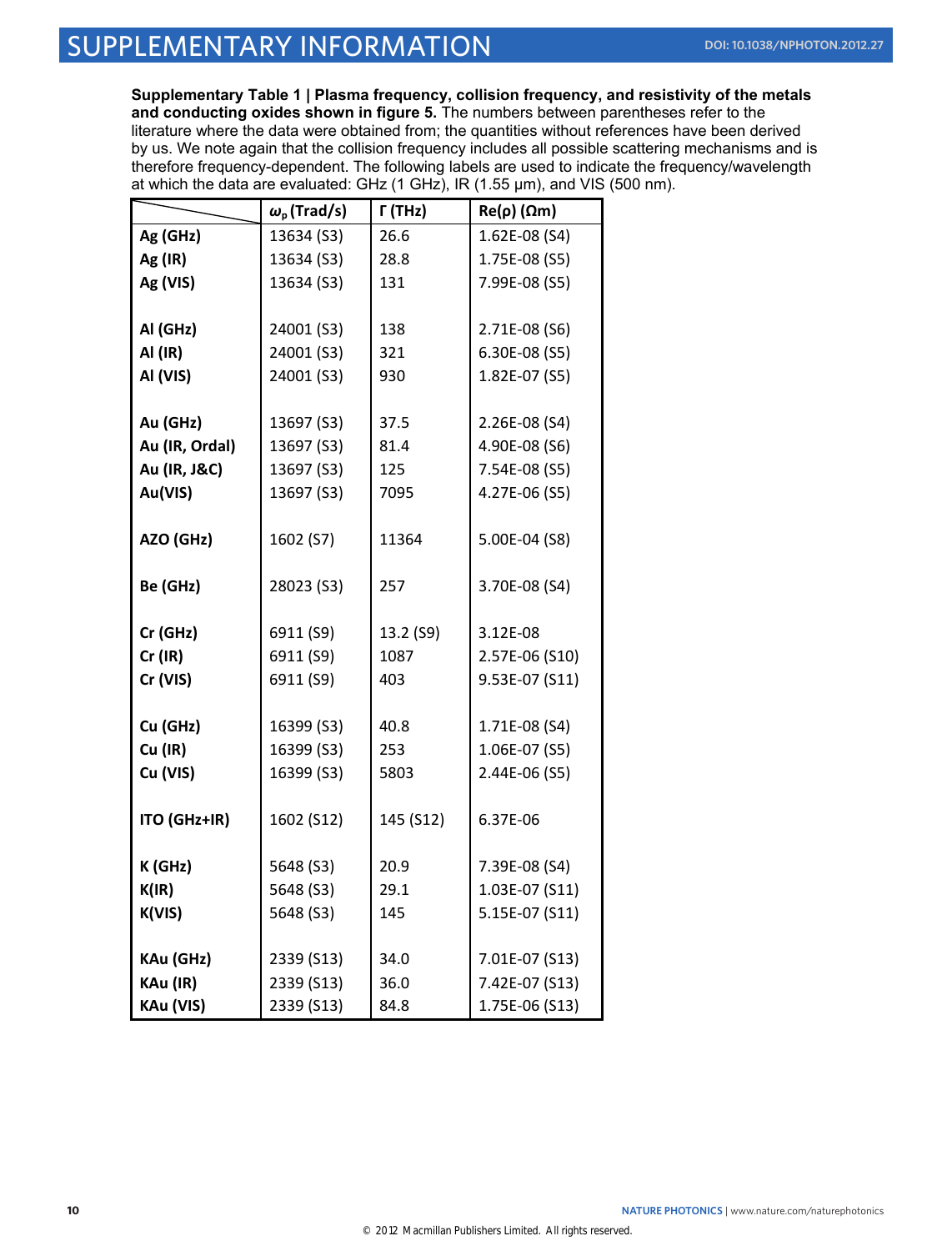# DOI: 10.1038/NPHOTON.2012.27 SUPPLEMENTARY INFORMATION

|            | $\omega_{\rm p}$ (Trad/s) | Г (THz)    | $Re(\rho)$ ( $\Omega$ m) |
|------------|---------------------------|------------|--------------------------|
| Li (GHz)   | 9738 (S14)                | 79.5       | 9.47E-08 (S4)            |
| Li (IR)    | 9738 (S14)                | 209        | 2.49E-07 (S11)           |
| Li (VIS)   | 9738 (S14)                | 691        | 8.23E-07 (S11)           |
|            |                           |            |                          |
| LiAg (GHz) | 11060 (S13)               | 82.1       | 7.58E-08 (S13)           |
| LiAg (IR)  | 11060 (S13)               | 438        | 4.04E-07 (S13)           |
| LiAg (VIS) | 11060 (S13)               | 764        | 7.05E-07 (S13)           |
|            |                           |            |                          |
| Na (GHz)   | 8168 (S15)                | 28.8       | 4.88E-08 (S4)            |
| Na (IR)    | 8168 (S15)                | 50.1       | 8.48E-08 (S13)           |
| Na (VIS)   | 8168 (S15)                | 174        | 2.94E-07 (S13)           |
|            |                           |            |                          |
| Pd (GHz)   | 8293 (S6)                 | 65.4       | 1.07E-07 (S4)            |
|            |                           |            |                          |
| Pt         | 7791 (S6)                 | 56.0 (S6)  | 1.04E-07                 |
|            |                           |            |                          |
| $ZrN$ (IR) | 11812 (S16)               | 70.3 (S16) | 5.69E-08                 |

| Supplementary Table 1   Continued. |  |  |
|------------------------------------|--|--|
|------------------------------------|--|--|